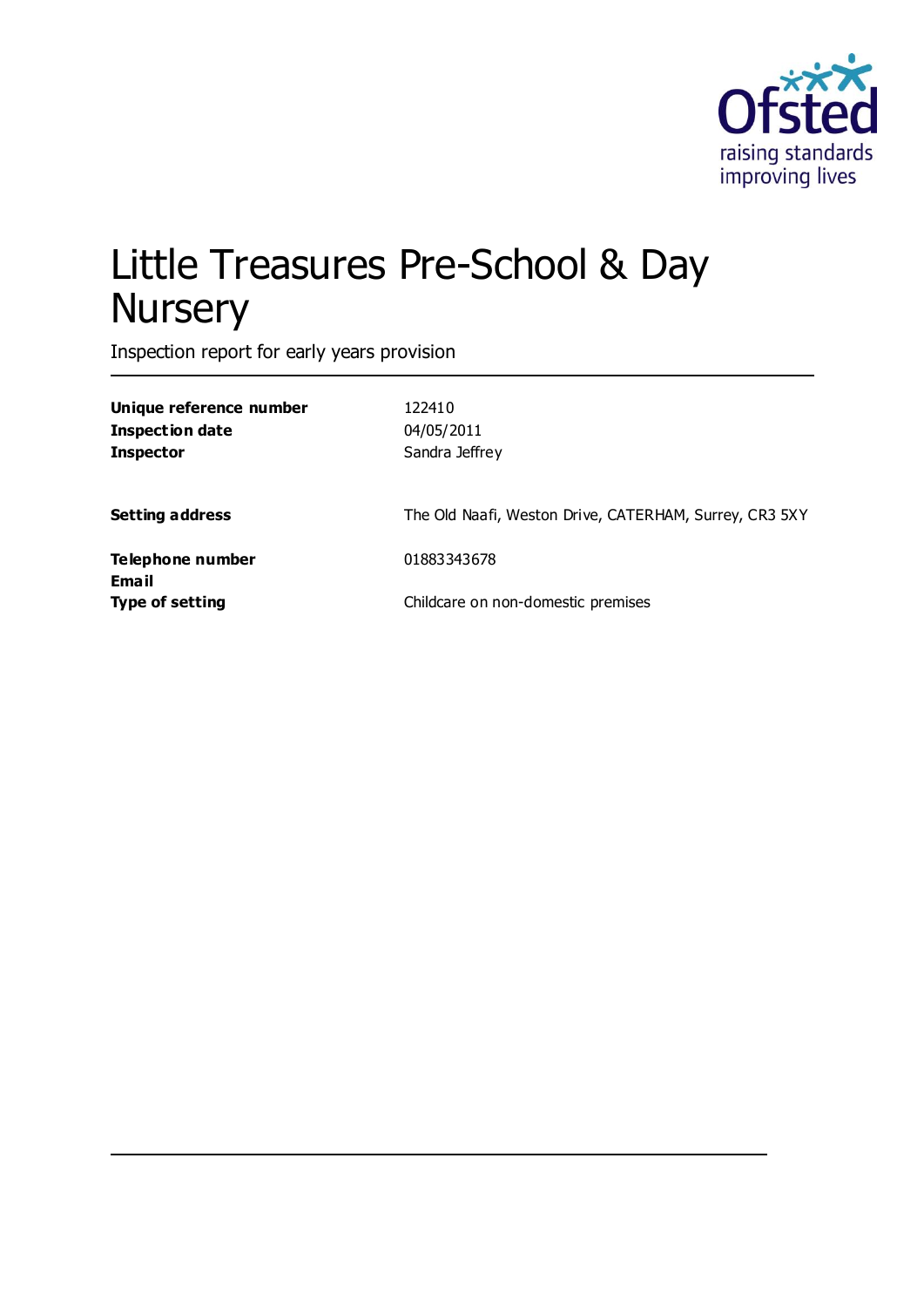The Office for Standards in Education, Children's Services and Skills (Ofsted) regulates and inspects to achieve excellence in the care of children and young people, and in education and skills for learners of all ages. It regulates and inspects childcare and children's social care, and inspects the Children and Family Court Advisory Support Service (Cafcass), schools, colleges, initial teacher training, work-based learning and skills training, adult and community learning, and education and training in prisons and other secure establishments. It assesses council children's services, and inspects services for looked after children, safeguarding and child protection.

If you would like a copy of this document in a different format, such as large print or Braille, please telephone 0300 123 1231, or email enquiries@ofsted.gov.uk.

You may copy all or parts of this document for non-commercial educational purposes, as long as you give details of the source and date of publication and do not alter the information in any way.

T: 0300 123 1231 Textphone: 0161 618 8524 E: enquiries@ofsted.gov.uk W: [www.ofsted.gov.uk](http://www.ofsted.gov.uk/)

© Crown copyright 2011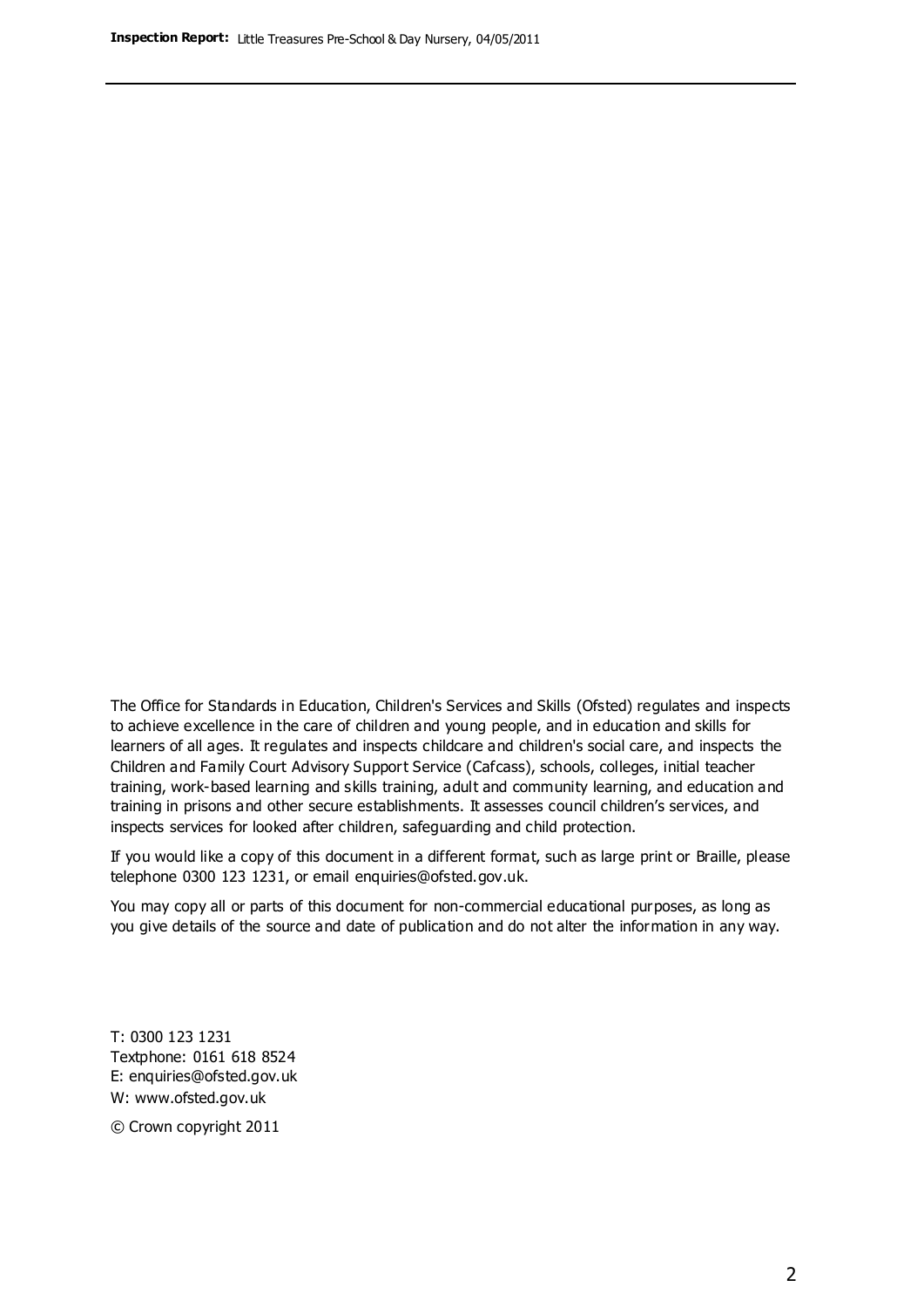# **Introduction**

This inspection was carried out by Ofsted under Sections 49 and 50 of the Childcare Act 2006 on the quality and standards of the registered early years provision. 'Early years provision' refers to provision regulated by Ofsted for children from birth to 31 August following their fifth birthday (the early years age group). The registered person must ensure that this provision complies with the statutory framework for children's learning, development and welfare, known as the *Early* Years Foundation Stage.

The provider must provide a copy of this report to all parents with children at the setting where reasonably practicable. The provider must provide a copy of the report to any other person who asks for one, but may charge a fee for this service (The Childcare (Inspection) Regulations 2008 regulations 9 and 10).

The setting also makes provision for children older than the early years age group which is registered on the voluntary and/or compulsory part(s) of the Childcare Register. This report does not include an evaluation of that provision, but a comment about compliance with the requirements of the Childcare Register is included in Annex B.

Please see our website for more information about each childcare provider. We publish inspection reports, conditions of registration and details of complaints we receive where we or the provider take action to meet the requirements of registration.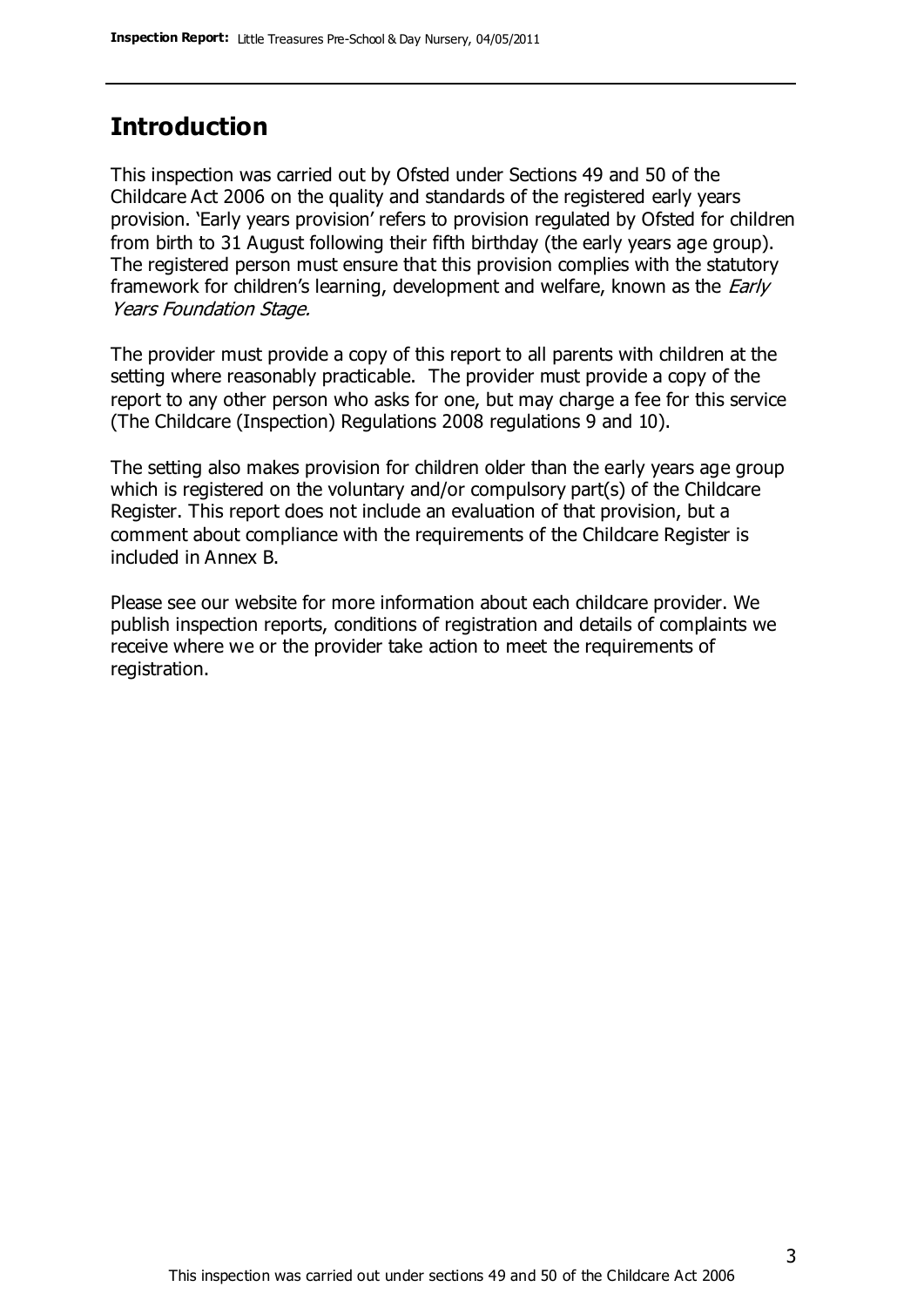# **Description of the setting**

Little Treasures Pre-School & Day Nursery is one of three settings privately owned by Little Gems and Little Treasures Ltd. It opened in 2000 and is located in buildings within 'The Village', formally part of Caterham Barracks, in Surrey. The nursery is easily accessible, has parking facilities on site and is also well serviced by local transport links. Children have access to two dedicated outdoor play areas as well as separate play areas for babies, toddlers and pre-school children. There is also a dedicated soft play area that all children can have access to. The nursery is open from Monday to Friday between 7.30am and 6pm throughout the year, closing for a week at Christmas. The nursery serves children from a wide geographical area and offers full and part-time places.

The setting is registered on the Early Years Register and both the voluntary and compulsory parts of the Childcare Register. A maximum of 98 children under eight years may attend at any one time, 24 of whom may be under two years of age at any one time. There are currently 108 children aged from birth to under five years on roll, who attend a variety of sessions throughout the day. The nursery supports children for whom English is an additional language and children with identified learning difficulties and/or disabilities. The nursery is in receipt of funding for the provision of free early education and receives support from the local authority through an early year's advisor. The nursery employs 20 members of staff, including an on-site cook. All members of staff hold appropriate early years qualifications, or are in the process of gaining these, with the exception of one member of staff who has over 10 years experience at the nursery. The joint owners are supernumerary, and are each available at various times throughout the day. All members of staff hold valid first aid certificates.

# **The overall effectiveness of the early years provision**

Overall the quality of the provision is outstanding.

The nursery provides a highly effective learning environment for the children and promotes all aspects of their learning and welfare to a high standard. Children have a wonderful time and thrive in the exemplary care they receive. Consequently, they make excellent progress in all areas of their development, overall. The nursery successfully provides a safe, inclusive and welcoming environment for all children and their families. Children's unique needs are fully supported as a result of the dedication of the staffing team. Partnerships with parents, carers and others involved in the care of the children are excellent and make a significant contribution towards meeting children's individual needs. The nursery's ongoing self-evaluation of the provision incorporates the views of the children, the parents and all staff members and as such, ensures there is a high capacity to maintain continuous improvement.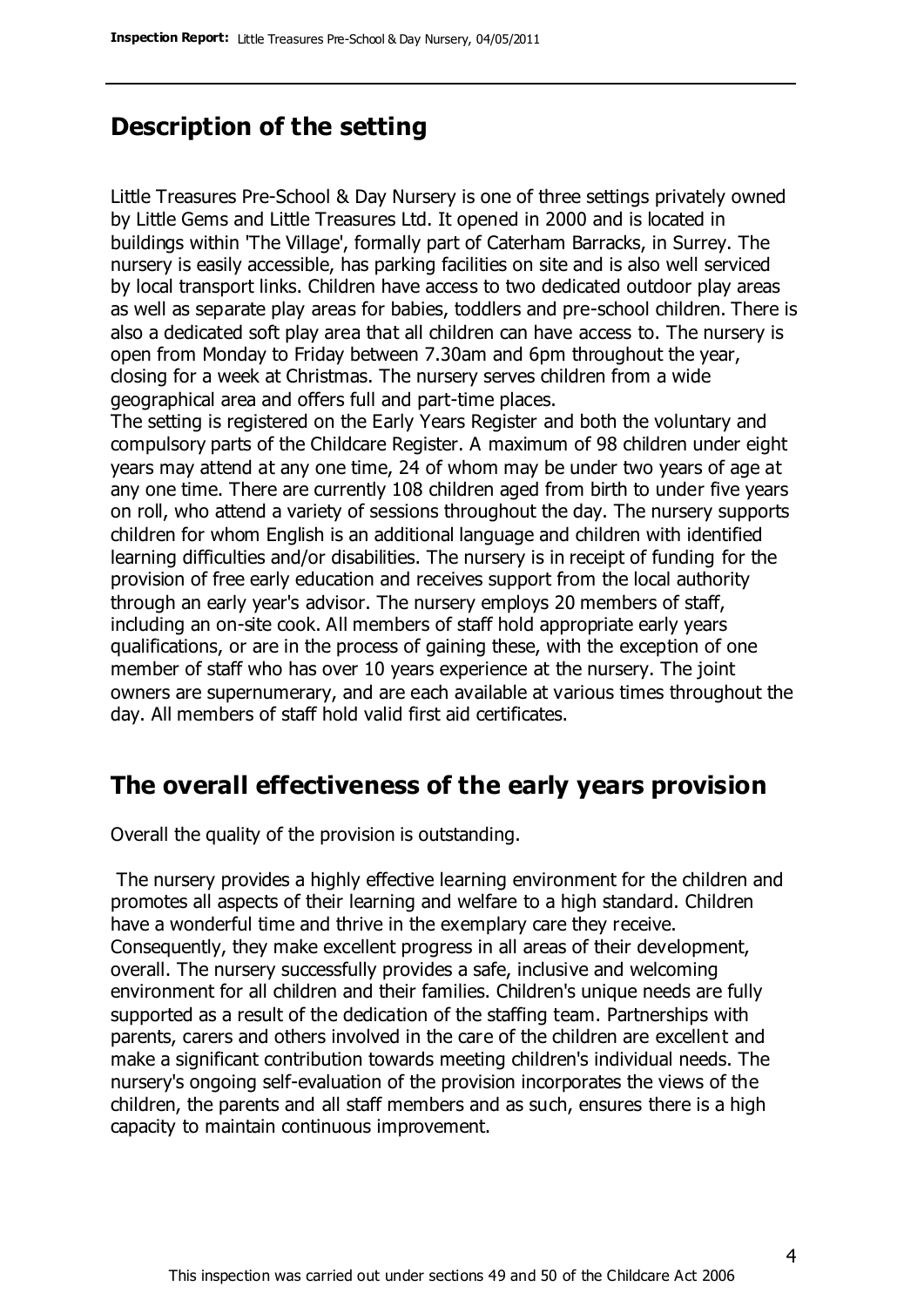# **What steps need to be taken to improve provision further?**

To further improve the high quality early years provision the registered person should consider:

reviewing the arrangements for storage of children's flannels in relation to good hygiene practice.

# **The effectiveness of leadership and management of the early years provision**

Arrangements for safeguarding children are robust and the comprehensive policies and procedures are regularly reviewed, ensuring that all staff are fully aware of their responsibilities in relation to protecting children. To enhance children's safety further, all staff attend regular training in relation to Safeguarding concerns. Rigorous recruitment and vetting procedures are implemented to ensure that staff are suitable to work with children. Children benefit from playing and resting in a safe and secure environment as a result of highly effective risk assessments. Excellent security measures, including cameras and electronic entry systems, ensure that unauthorised adults cannot enter the premises and children cannot leave them unsupervised.

The nursery has been organised to maximise children's comfort and enjoyment, as a result, children feel at ease and truly welcome. For example photographs of the children and samples of their art work are carefully displayed in the setting, which gives the children a sense of belonging and therefore a sense of security. Children's learning is significantly enhanced by the excellent use of high quality resources at the nursery, and they benefit from a rich and stimulating learning environment where they can readily access a wide variety of age-appropriate bright and exceptionally well maintained materials.

In addition to excellent use and deployment of the resources, the staff also ensure they fully support and guide the children's learning and development. They enthusiastically dedicate their time to them, encouraging them to actively take part in the planning, which ensures they have opportunities to enjoy activities that particularly interest them. For example, children are actively encouraged to access the low level trays and boxes, with pictorial and written labels to aid identification of the resources within.

The children's key workers have a thorough understanding of each child's background and needs and adapt the care they provide accordingly so that equality and diversity is successfully promoted. The management and staff demonstrate high levels of ambition and drive for continual improvement of the nursery. Staff work extremely well together as a team and have a common sense of purpose to ensure that all children have the opportunity to achieve to their full potential. Management are exceptionally dedicated to the nursery and are passionate and enthusiastic about the running of the provision. They set themselves very high standards, which are embedded in all areas of the practice. Furthermore, they understand that by enabling the staff to attend training on a regular basis, they are continuously enhancing the welfare, learning and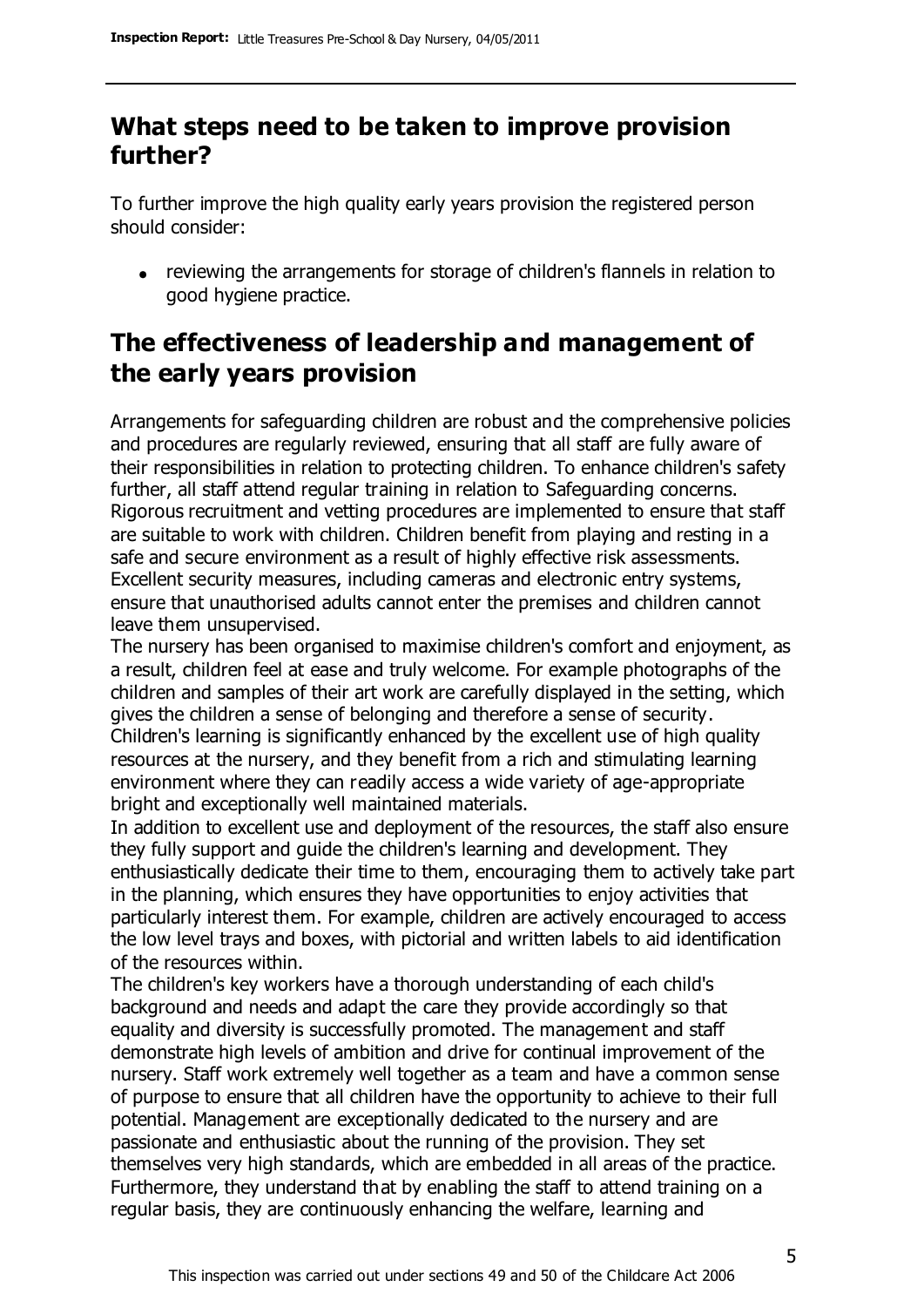development opportunities for the children in their care and as a result, outcomes in children's achievements and well-being are extremely high.

Relationships with parents are excellent with a continual free flow of information which contributes significantly to children's progress and well-being at the setting. Parents are actively encouraged to contribute to all aspects of their children's learning and development and work collaboratively with the nursery staff in reviewing their child's next steps for learning. Parent's comments during the inspection visit, evidenced that they are extremely happy with the service provided and unreservedly grateful to the staff for the opportunities their children receive in the nursery. Partnerships with other providers and other agencies involved in the care and development of the children are also well established and ensure children benefit from continuity in their care and learning.

# **The quality and standards of the early years provision and outcomes for children**

Children are warmly welcomed by the caring staff who earnestly greet all children and parents with respect and consideration. Children settle exceptionally well upon arrival, even children who are new to the setting, and are unmistakably happy and content in the setting. Children flourish and gain great confidence and self esteem as a result of the dedication and expertise of the staff who care for them. Their sense of belonging is clearly evident as they move confidently around the comfortable and cosy group rooms.

Children's behaviour is exemplary and they display high levels of cooperation with each other as they play. Staff are very positive role models, treating the children and each other with genuine mutual respect and consideration. There is a calm and relaxed atmosphere throughout the whole nursery, affording the children with a nurturing environment within which they can explore and grow. Children display an excellent awareness of safety issues and learn to keep themselves safe as they are gently reminded to walk inside and how to use equipment, such as scissors safely. Older children are encouraged to think about being responsible for their own safety and take part in talks about what might happen if they do not obey the nursery rules.

Children's independence in their personal hygiene routines is supported through generally effective hygiene practices. Children know to wash their hands after using the toilet and before eating and are afforded ownership of their personal care needs in accordance to their age and stage of development. Babies and younger children's flannels however, are stored in areas that are limited in space, which lends itself to the potential for cross infection. All other health considerations, including those relating to nappy changing arrangements are, however, met to a high standard overall.

Staff ensure children's individual dietary needs are sensitively met and give children excellent opportunities to learn about what keeps them healthy. They actively encourage them to eat the nutritious freshly prepared meals, explaining how they help their bodies to grow and be healthy. Children also grow fruit and vegetables in the nursery garden, affording them first hand experiences of how to tend the plants and how they grow and develop.

Children play outside every day as part of a healthy lifestyle, enjoying climbing on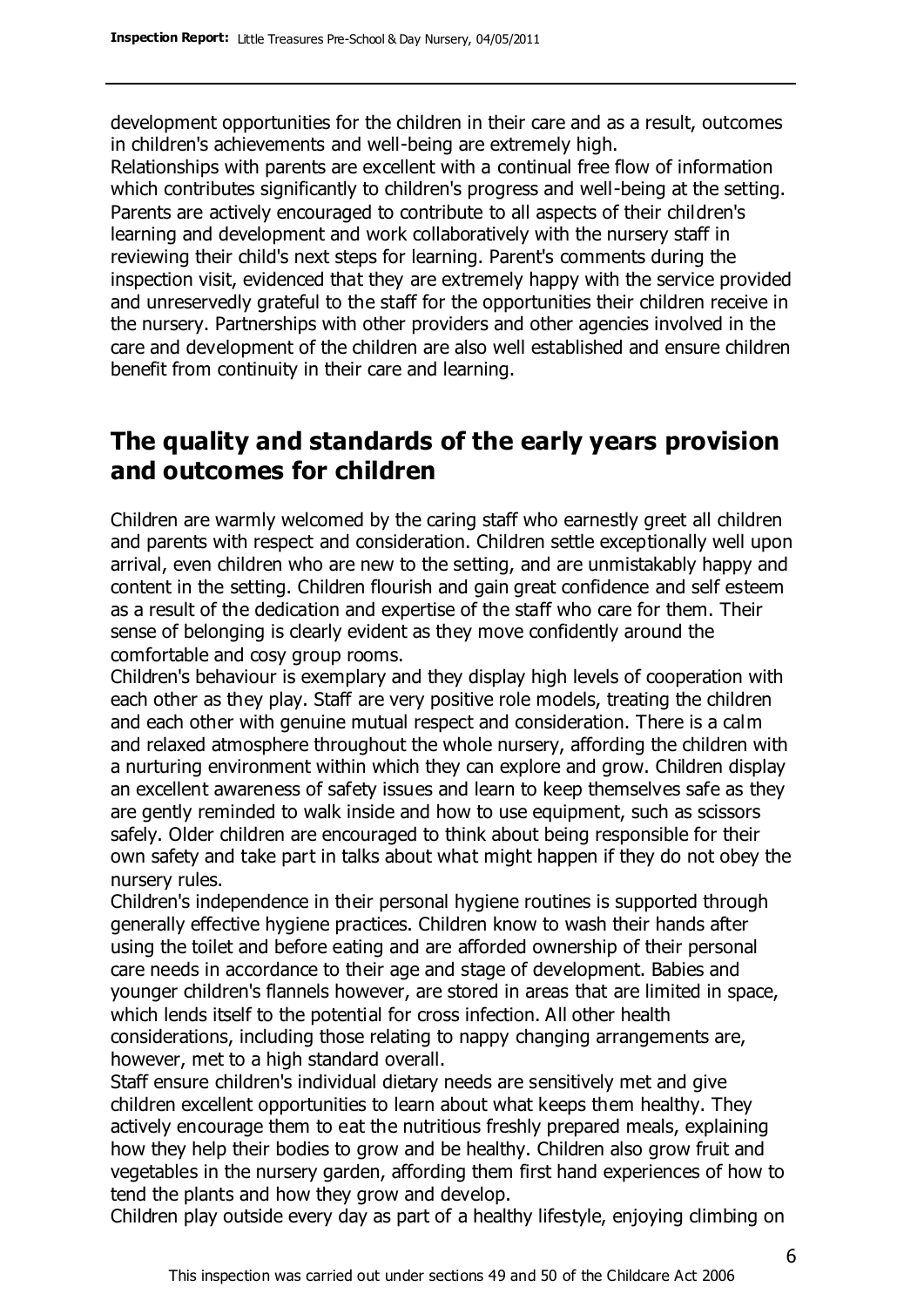apparatus or running freely around the open spaces in the gardens and enjoy walks along the nearby bridal path. Babies also enjoy daily opportunities to go outside, either in the garden or for strolls in the nursery buggies, around the quiet grounds surrounding the setting. Children evidently relish their time in the vibrant setting and are clearly motivated to learn and explore with the support of the fully attentive staff. The children's key workers provide the children with play and learning opportunities that take full account of their individual needs and consistently build on children's existing knowledge and skills. Highly effective observation and assessment systems and comprehensive planning means that all children are making significant gains in their learning.

Young children enjoy an abundance of exceptionally well planned activities and experiences that help them develop in all areas of learning. Older children enthusiastically take part in activities that match their great curiosity and desire to explore and learn. For example, they study the life cycle of tadpoles.

All children show high levels of confidence and value themselves and each other. In addition, they show excellent awareness of other people's feelings and needs, as a result of the staffs sensitive and caring approach. Children's understanding of diversity, similarities and differences are successfully supported by activities, such as the celebration of a wide range of festivals.

Children develop skills in using everyday information and communication technology as they complete simple programs on the computer and use the vast array of electronic and programmable toys and resources throughout he nursery. Young babies happily explore within the security and comfort of their dedicated room. They investigate the toys and resources appropriate to their age and stage of development, with the gentle support of the experienced baby room staff. Consequently, all children throughout the setting are able to have fun and make significant progress in their development, whilst thoroughly enjoying their time at the setting.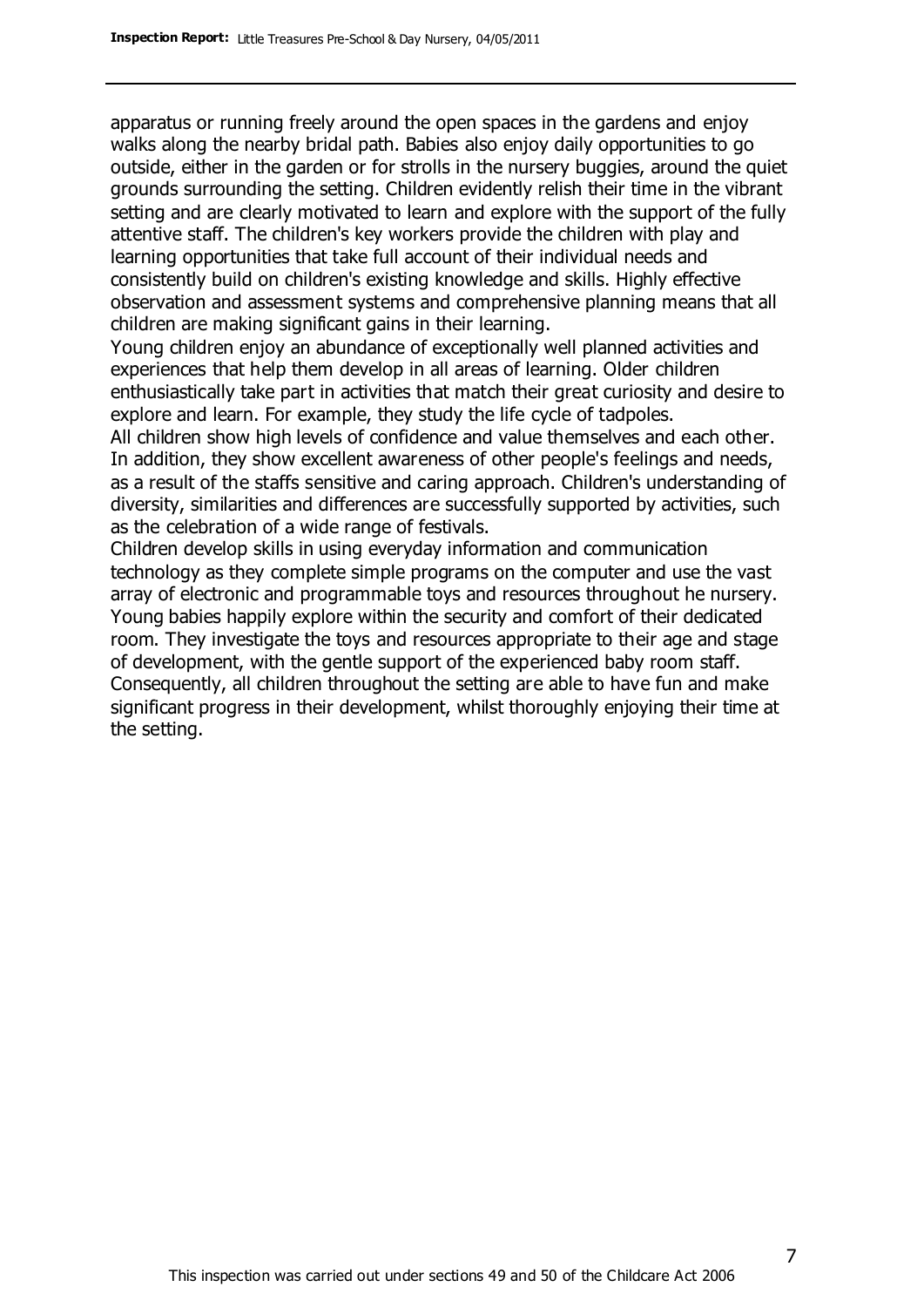# **Annex A: record of inspection judgements**

#### **The key inspection judgements and what they mean**

Grade 1 is Outstanding: this aspect of the provision is of exceptionally high quality Grade 2 is Good: this aspect of the provision is strong Grade 3 is Satisfactory: this aspect of the provision is sound Grade 4 is Inadequate: this aspect of the provision is not good enough

#### **The overall effectiveness of the early years provision**

| How well does the setting meet the needs of the<br>children in the Early Years Foundation Stage? |  |
|--------------------------------------------------------------------------------------------------|--|
| The capacity of the provision to maintain continuous                                             |  |
| improvement                                                                                      |  |

#### **The effectiveness of leadership and management of the early years provision**

| The effectiveness of leadership and management of the             |  |
|-------------------------------------------------------------------|--|
| <b>Early Years Foundation Stage</b>                               |  |
| The effectiveness of leadership and management in embedding       |  |
| ambition and driving improvement                                  |  |
| The effectiveness with which the setting deploys resources        |  |
| The effectiveness with which the setting promotes equality and    |  |
| diversity                                                         |  |
| The effectiveness of safeguarding                                 |  |
| The effectiveness of the setting's self-evaluation, including the |  |
| steps taken to promote improvement                                |  |
| The effectiveness of partnerships                                 |  |
| The effectiveness of the setting's engagement with parents and    |  |
| carers                                                            |  |

#### **The quality of the provision in the Early Years Foundation Stage**

The quality of the provision in the Early Years Foundation Stage | 1

#### **Outcomes for children in the Early Years Foundation Stage**

| <b>Outcomes for children in the Early Years Foundation</b>    |  |
|---------------------------------------------------------------|--|
| <b>Stage</b>                                                  |  |
| The extent to which children achieve and enjoy their learning |  |
| The extent to which children feel safe                        |  |
| The extent to which children adopt healthy lifestyles         |  |
| The extent to which children make a positive contribution     |  |
| The extent to which children develop skills for the future    |  |
|                                                               |  |

Any complaints about the inspection or report should be made following the procedures set out in the guidance available from Ofsted's website: www.ofsted.gov.uk